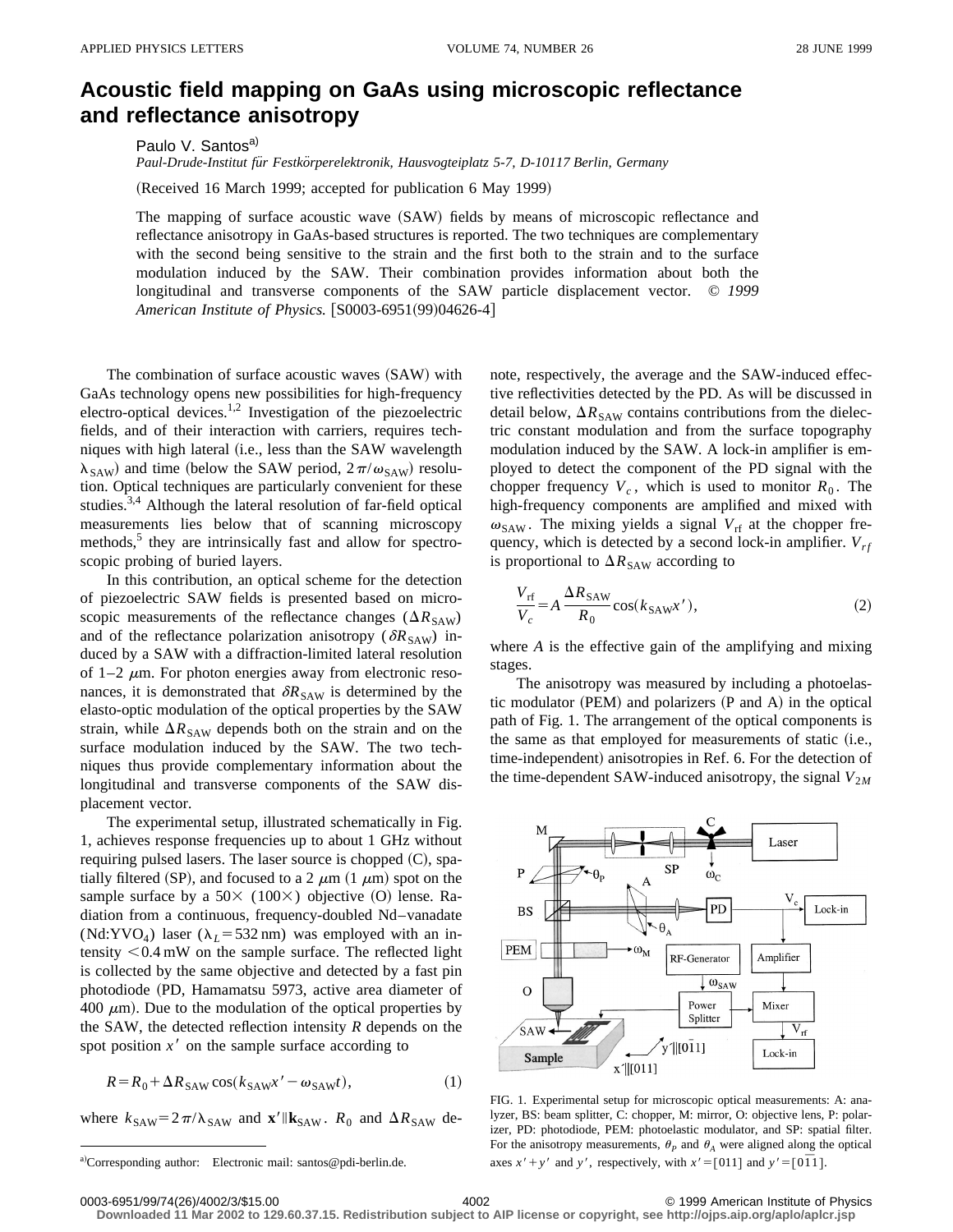

FIG. 2. Profiles of  $V_c$  (right scale) and of  $V_{rf}$  (left scale) for sample B, recorded simultaneously while scanning the laser spot across the section of the IDT indicated in the inset.  $V_c$  and  $V<sub>rf</sub>$  correspond, respectively, to the average reflection and to the reflection changes induced by the SAW.

at the mixer output at twice the modulator frequency  $\omega_M$  was detected using a lock-in amplifier. The anisotropy is then given by  $\delta R_{SAW} / R_0 = 2(R_{x'} - R_{y'}) / (R_{x'} + R_{y'}) = [A / A_0]$  $J_2(\chi_0)$   $]V_{2M}/V_c$ , where  $R_{x'}(R_{y'})$  is the reflectance for polarization along the surface direction  $\mathbf{x}' \parallel \mathbf{k}_{SAW}$  ( $\mathbf{y}' \perp \mathbf{k}_{SAW}$ ). The Bessel function  $J_2$  assumes a value  $J_2(\chi_0) = 0.43$  for a PEM retardation of  $\chi_0$ =2.404 rad at  $\lambda_L$ .

The measurements reported here were performed on a  $(100)$  GaAs substrate  $(sample A)$  and on a  $(100)$  $GaAs(3 nm)/Al<sub>0.3</sub>Ga<sub>0.7</sub>As(300 nm)/GaAs$  layered structure grown by molecular beam epitaxy (sample B). For both samples, the penetration depth of the  $\lambda_L$ =532 nm radiation is less than 20 nm, so that only the top layers are probed. SAW propagating along the  $x'$  [011] direction were generated by split-finger interdigital transducers (IDTs). The IDTs were designed for operation at  $\lambda_{\text{SAW}}$ = 5.6  $\mu$ m (corresponding to central frequencies of  $\omega_{\text{SAW}}$ = 511 MHz and  $\omega_{\text{SAW}}$  $=$  515 MHz for samples A and B, respectively). They consist of 700 pairs of  $0.7 \times 120 \mu m^2$  aluminum fingers with a center-to-center distance of 1.4  $\mu$ m. All measurements were performed at room temperature with a rf excitation power of 13 dBm applied to the IDT. Due to electrical mismatching, the acoustic power is 5.2 dB lower, as determined by rf reflection.

Figure 2 displays profiles of the components of  $V_c$  and *V*rf in phase with the chopper transmission, obtained while scanning the laser spot across the IDT along the line indicated in the inset. The two signals were recorded simultaneously in a single scan to ensure that they correspond to the same position on the sample surface. Because of the high Al reflection,  $V_c$  achieves its maximum in the contact pad area  $(0 \lt x \lt 28 \mu m)$ , decreases to the semiconductor reflection levels for  $34 < x < 36 \mu$ m, and exhibits oscillations in the finger region  $(x > 36 \mu m)$ . These oscillations have a period corresponding to the center-to-center distance between the Al fingers of 1.4 $\sqrt{2}$   $\mu$ m, where the  $\sqrt{2}$  factor accounts for the oblique scan direction. The signal  $V_{\text{rf}}$  displays oscillations with a period of  $\sqrt{2}\lambda_{SAW}$ . In the finger area, their sinusoidal shape is deformed by the metal fingers. The oscillations in Fig. 2 are attributed to the SAW-induced changes in reflectance,  $\Delta R_{SAW}$ . This conclusion is corroborated by the fact that they are suppressed when the rf is detuned with respect to the IDT resonance band. The oscillation amplitude on the



FIG. 3. SAW-induced reflectance ( $\Delta R_{\text{SAW}}/R_0$ , triangles) and reflectance anisotropy ( $\delta R_{SAW} / R_0$ , circles) of sample A recorded simultaneously in front of the IDT (see the inset of Fig. 2) (a) without and (b) with a stop  $(a)$ knife edge) introduced after the analyzer in Fig. 1 to partially block the reflected beam.

contact pad decreases with *x* since the SAW becomes evanescent.

Figure 3(a) compares profiles for  $\Delta R_{\text{SAW}}/R_0$  and  $\delta R_{\text{SAW}}/R_0$  for sample A, recorded simultaneously while scanning the laser spot along the SAW propagation direction in front of the IDT. For these measurements, the focus on the sample and the position of the reflection spot on the PD were adjusted so as to maximize  $V_c$ . The anisotropy signal, of the order of  $5\times10^{-5}$ , is smaller and almost in phase with respect to  $\Delta R_{\text{SAW}}/R_0$ .

In order to investigate the reflection modulation mechanisms, we first note that as for  $\Delta R_{\text{SAW}}/R_0$ , the anisotropy  $\delta R_{\text{SAW}}/R_0$  is strongly reduced under the metal and vanishes when the driving rf is detuned. Measurements within the transducer showed that both  $\Delta R_{\text{SAW}}/R_0$  and  $\delta R_{\text{SAW}}/R_0$  are suppressed under detuned excitation. Since an electric (but no acoustic) field is still present under these conditions, we conclude that the mechanism responsible for the reflectance modulation is of elasto-optic (rather than electro-optic<sup>7</sup>) nature.

The longitudinal  $(u_x)$  and transverse  $(u_z)$  displacement fields of a Rayleigh SAW can be written as $8^{8,9}$ 

$$
u_{x'}(x',z,t) = u_{x'0}(z)e^{i(k_{\text{SAW}}x'-\omega_{\text{SAW}}t)},
$$
\n(3)

$$
u_z(x',z,t) = i u_{z0}(z) e^{i(k_{\text{SAW}}x' - \omega_{\text{SAW}}t)},
$$
\n(4)

where  $u_{x'0}(z)$  and  $u_{z0}(z)$  are real functions. Two mechanisms may contribute to the modulation  $\Delta R_{\text{SAW}}$ . The first is associated with the modulation of the dielectric tensor  $\epsilon$  by the strain accompanying the SAW (photoelastic effect). For a Rayleigh SAW on an isotropic or cubic material, the SAWinduced changes in  $\epsilon$ ,  $\Delta \epsilon_{SAW}$ , can be expressed in the basis  ${x' \parallel [011], y' \parallel [011]}$  as

$$
\Delta \epsilon_{\text{SAW}} = \Delta \epsilon_{\text{iso}} \begin{bmatrix} 1 & 0 \\ 0 & 1 \end{bmatrix} + \frac{\Delta \epsilon_{\text{ani}}}{2} \begin{bmatrix} 1 & 0 \\ 0 & -1 \end{bmatrix} . \tag{5}
$$

Here,  $\Delta \epsilon_{\text{iso}} = [(p_{11} + p_{12})/2u_{x'x'} + p_{12}u_{zz}],$  and  $\Delta \epsilon_{\text{ani}}$  $=2[(p_{11}-p_{12})/2u_{x'x'}]$ , where the *p's* are the photoelastic coefficients relating the changes in  $\epsilon$  to the strains  $u_{x'x'}$  $=\partial u_{x}$ ,  $/\partial x'$  and  $u_{zz} = \partial u_z / \partial z$ . The first contribution in Eq.  $(5)$  is isotropic and associated with the local volume change **Downloaded 11 Mar 2002 to 129.60.37.15. Redistribution subject to AIP license or copyright, see http://ojps.aip.org/aplo/aplcr.jsp**